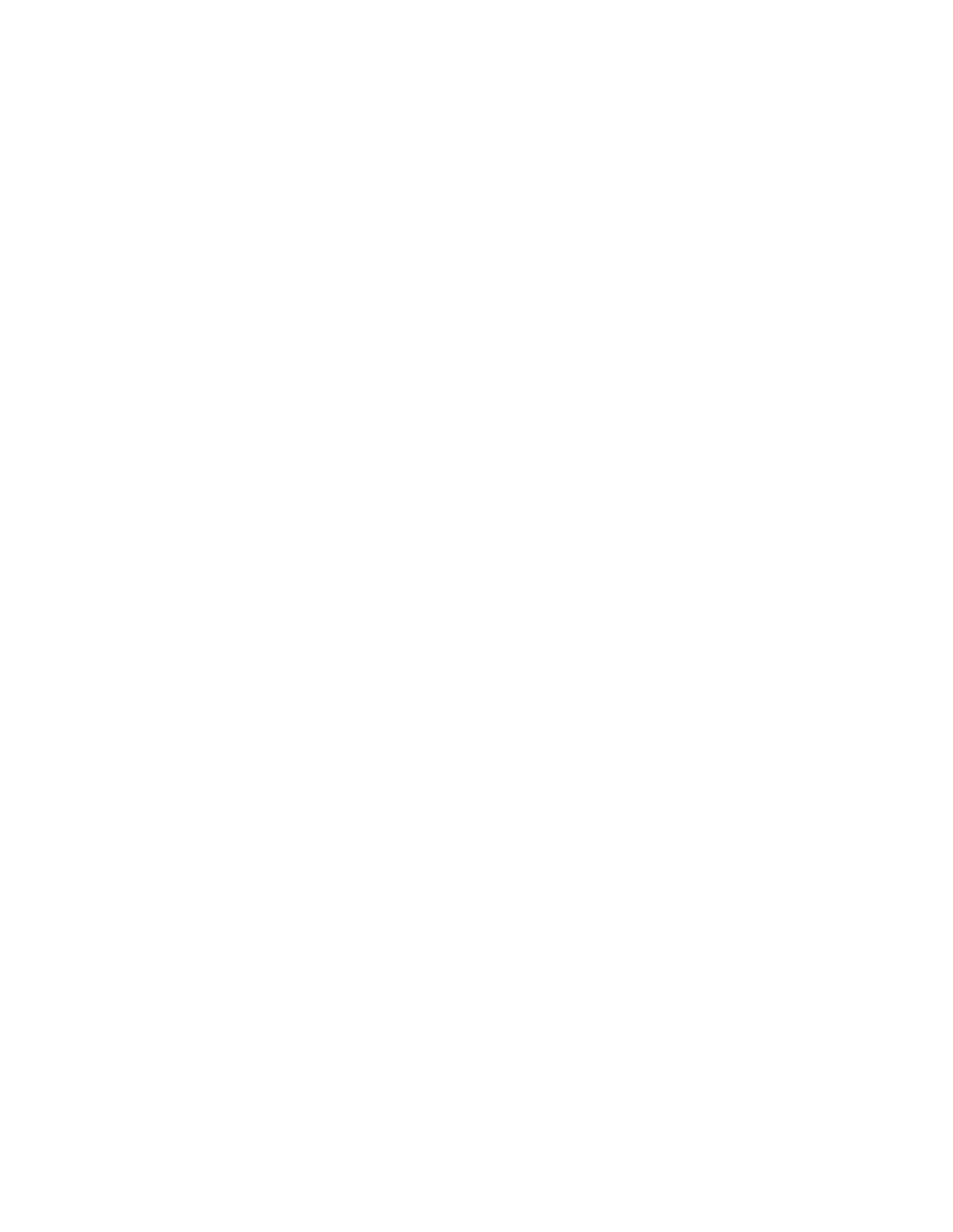## *Introduction*

l

In July 2011 the Michigan Retailers Association released a report entitled "Michigan Sales Tax Collection and the Internet: A Need for Fairness." This report, researched and written by Public Sector Consultants on behalf of the Michigan Retailers Association, discussed the difficulty states have collecting sales taxes on purchases made by consumers through remote vendors such as catalogue sales, Internet sales, and mail-order purchases of goods. While these sales are subject to sales tax collection, remote vendors that do not have a physical building—or other physical presence—located within a state are not required to collect and remit sales taxes to those states due to legal rulings by the U.S. Supreme Court.

The "Michigan Sales Tax Collection" report analyzed the complex legal issues involved, documented the growth in electronic retail commerce in recent years, estimated both the job loss to the retail sector in Michigan because of the competitive disadvantage and the amount of sales tax revenue lost to the State of Michigan, and reviewed recent legislative activity in states around the country to address this situation. The report emphasized the fundamental unfairness and uneven playing field for a Michigan-based vendor and a remote seller competing for the same purchase.

Since the release of the report in July 2011, considerable action has occurred in different states to require the collection of sales taxes from Internet and other remote vendors that do not have a physical presence in a state. This addendum to the July 2011 report provides updated information on this activity introduced bills and the passage of state laws, administrative actions, and agreements between the largest Internet retailer, Amazon, and various states resulting in the collection of sales taxes owed on Internet sales. The addendum also provides updated information on the amount of national retail sales and the amount of these sales that are related to electronic commerce sales, including sales by Internet vendors.

## *Recent State Actions Involving the Issue of Internet Sales*

The July 2011 report discusses efforts in states to ensure that all sales taxes owed on taxable purchases are collected and remitted to the state in which the purchase of the taxable good was made. As stated in the report, the most common approach being used in states is the passage of so-called affiliate laws which require remote vendors to collect sales tax in states in which the remote vendor has an affiliate relationship with smaller vendors in the state. An affiliate relationship is generally defined as a relationship in which the large remote vendor allows consumers to purchase goods from an affiliate located in the purchaser's state through the larger vendor's website.

A less common approach has been to enact various forms of legislation that would require all remote vendors that do not collect and remit sales taxes to issue a warning to their customers that it is the responsibility of the customer to remit the sales tax to the state.

The July 2011 report noted that New York was the first state to enact the affiliate-type law in 2008, and that four other states proceeded to enact similar laws (Rhode Island, North Carolina, Illinois, and California). Two states—Colorado and South Dakota—had enacted consumer warning-type laws. At the time the report was published, however, the largest Internet retailer—Amazon—had agreed to collect and remit the sales tax in New York only.<sup>1</sup> In all the other states that had enacted affiliate laws, Amazon either cancelled its affiliate relationships or announced its intention to do so.

Five significant events have occurred since the July report was released.

<sup>&</sup>lt;sup>1</sup> Amazon has also collected and remitted sales taxes in four other states where it either has its headquarters (Washington) or distribution and warehouse facilities (Kansas, Kentucky, and North Dakota).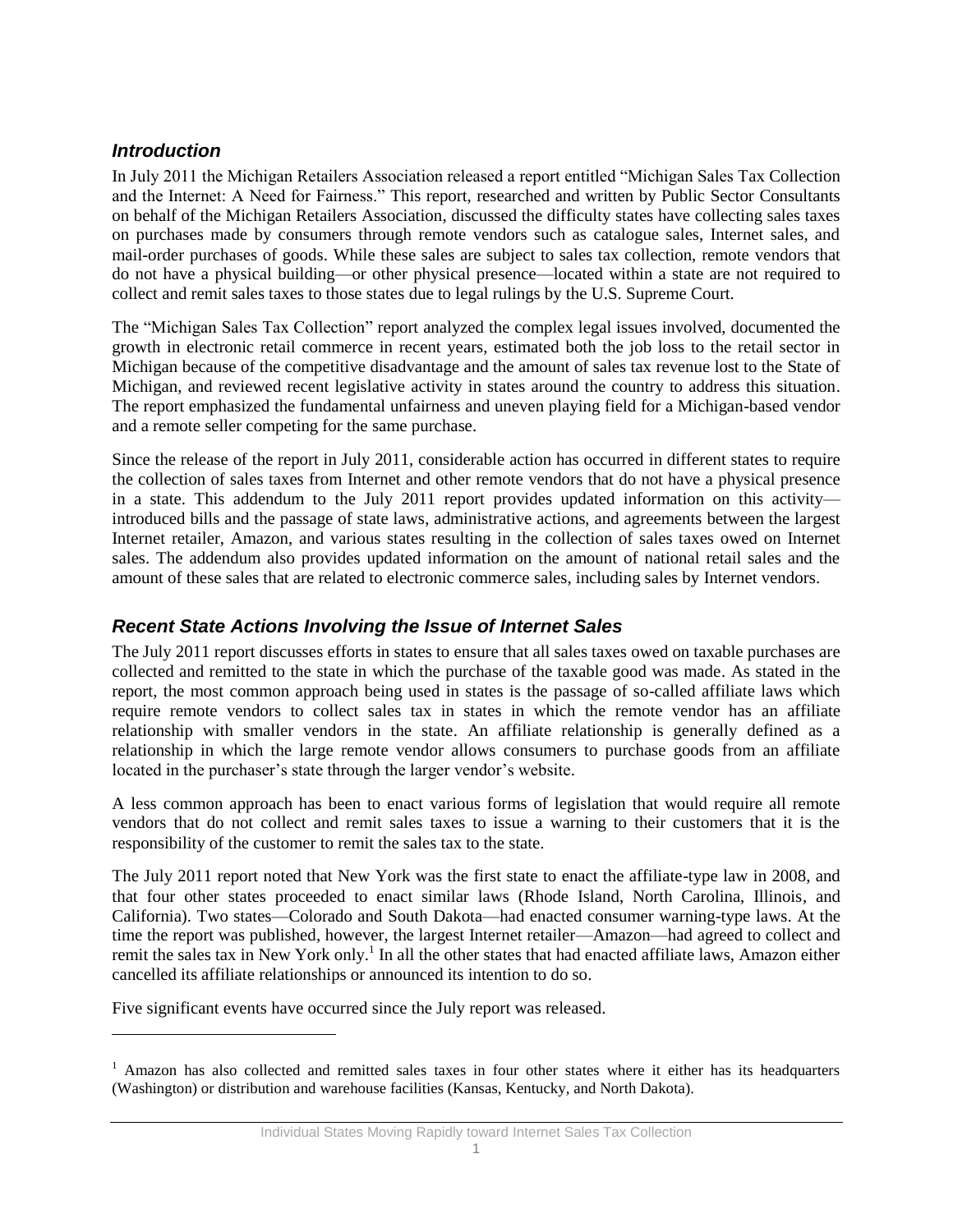- 1. A number of additional states have enacted new affiliate laws dealing with the collection of sales taxes from Internet vendors.
- 2. Amazon has agreed to begin collecting and remitting sales taxes in California, reversing its previous announcement that it would cancel all affiliate relationships in that state.
- 3. Amazon has agreed to collect and remit the sales tax in several additional states. The general pattern has been to begin collection and remittance at a certain point in the future in states that have aggressively pursued collection and in which the company has some kind of physical presence, such as a warehouse, office, or other facility.
- 4. Affiliate laws have been introduced in more states, including Michigan (House Bills 5004 and 5005).
- 5. Increased attention has been focused on the fact that Amazon has had a wholly owned subsidiary in Michigan since 2007, raising the prospect that the State of Michigan has the legal ability to require the largest Internet retail seller to collect and remit the state sales tax.

Exhibit 1 summarizes some of the events noted above. It lists the states that have enacted laws regarding collecting the sales tax on Internet sales—both affiliate laws and consumer warning laws—and it notes states in which Amazon has now agreed to collect and remit sales taxes.

### **EXHIBIT 1.** States that Have Enacted Laws and/or Reached Agreement with Amazon regarding Sales Tax Collection

| <b>State</b>     | <b>Affiliate Law</b> | <b>Consumer Warning Law</b> | <b>Amazon Collects/</b><br><b>Will Collect</b> |
|------------------|----------------------|-----------------------------|------------------------------------------------|
| Arkansas         | $\mathsf{X}$         |                             |                                                |
| California       | X                    |                             | X                                              |
| Colorado         |                      | $\mathsf{X}$                |                                                |
| Connecticut      | X                    |                             |                                                |
| Georgia          | $\mathsf{X}$         |                             |                                                |
| <b>Illinois</b>  | X                    |                             |                                                |
| Indiana          |                      |                             | $\sf X$                                        |
| Kansas           |                      |                             | X                                              |
| Kentucky         |                      |                             | X                                              |
| Nevada           |                      |                             | X                                              |
| New York         | $\mathsf{X}$         |                             | X                                              |
| North Carolina   | X                    |                             |                                                |
| North Dakota     |                      |                             | X                                              |
| Oklahoma         |                      | X                           |                                                |
| Pennsylvania     |                      |                             | X                                              |
| Rhode Island     | X                    |                             |                                                |
| South Carolina   |                      |                             | X                                              |
| South Dakota     |                      | X                           |                                                |
| <b>Tennessee</b> |                      |                             | X                                              |
| Texas            | X                    |                             | X                                              |
| Utah             | $\sf X$              |                             |                                                |
| Vermont          | X                    |                             |                                                |
| Virginia         |                      |                             | X                                              |
| Washington       |                      |                             | X                                              |
| <b>Totals</b>    | 11                   | 3                           | 13                                             |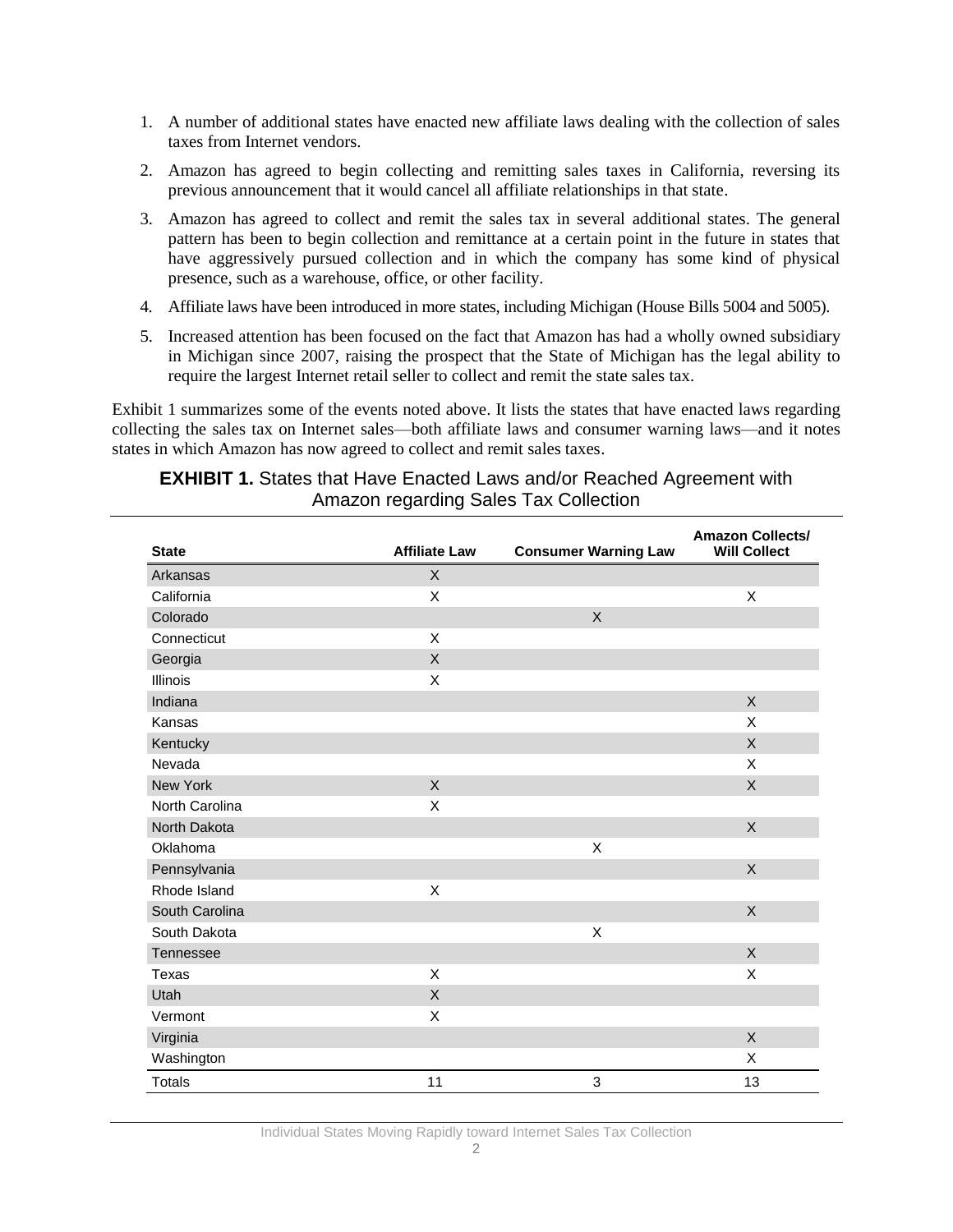Following is a state-by-state update to the July 2011 report:<sup>2</sup>

 $\overline{\phantom{a}}$ 

**Arkansas:** An affiliate law took effect in the state in July 2011. In reaction to the Arkansas affiliate law Amazon notified its affiliates on July 24, 2011, that it is ending its affiliate relationships in the state as the result of the law.<sup>3</sup>

**California:** As stated in the July report, the governor of the State of California, on June 28, 2011, signed an affiliate law. At the time of publication in July 2011, the national electronic commerce retailer Amazon announced that it would end its affiliate relationship in California rather than collect sales taxes on taxable purchases from California residents. Following the passage of the California law, and as a result of negotiations between Amazon and the State of California, Amazon announced that it will begin collecting sales tax in California effective September 15, 2012.<sup>4</sup> This is a major milestone in the effort to collect sales tax on electronic sales because Amazon, as of September 15, 2012, will be collecting sales tax in two of the largest states—California and New York. The agreement to begin collecting sales tax in the state is likely a result of the fact that Amazon does have a physical presence in the state through an affiliated company that markets and produces the Amazon Kindle product in California.

**Connecticut:** An affiliate law took effect in the state in May 2011. In reaction to the Connecticut affiliate law Amazon notified its affiliates in June 2011 that it is ending its affiliate relationships in the state as a result of the law.<sup>5</sup>

**Georgia:** The Georgia Legislature passed an affiliate law on March 22, 2012, which was subsequently signed by the governor. The effective date of the affiliate law is October 1, 2012. As of this date, Amazon has not announced how it will respond to the law.<sup>6</sup>

**Illinois:** The July report noted the State of Illinois enacted an affiliate law that took effect on March 10, 2011. Amazon reacted by stating that it would end its affiliate relationships in Illinois in order to avoid collecting and remitting sales tax on all sales made in the state. On April 25, 2012, a Cook County circuit judge ruled the law an unconstitutional violation of the commerce clause of the U.S. Constitution. Most observers anticipate an appeal.<sup>7</sup> It should be noted that this ruling is the exact opposite of a ruling in New York on a similar law at a similar court level.

**Indiana:** The State of Indiana has a deal with Amazon to begin collecting sales taxes in the state on January 1, 2014. The deal follows a lawsuit filed by an Indiana-based shopping mall developer

 $2$  This list does not include the states discussed in the July 2011 report in which no new developments have occurred—New York, Rhode Island, North Carolina, Colorado, and South Dakota.

<sup>3</sup> "Amazon to End Affiliate Program in Arkansas Update," Arkansas Times, Arkansas Blog, June 10, 2011. Available: [www.arktimes.com/ArkansasBlog/archives/2011/06/10amazon-to-end-affliiate program-in-arkansas.](file:///C:/Users/dvannatter/AppData/Local/Temp/www.arktimes.com/ArkansasBlog/archives/2011/06/10amazon-to-end-affliiate%20program-in-arkansas) (Accessed 4-25-12.)<br><sup>4</sup> "Amazon to Alter the Way it Does Business in California," Los Angeles Times, September 23, 2011. Availab

[http://articles.latimes.com/2011/sep/23/business/la-fi-amazon-sales-tax-20110924.](http://articles.latimes.com/2011/sep/23/business/la-fi-amazon-sales-tax-20110924) (Accessed 4-25-12.)<br><sup>5</sup> "Connecticut Gets Tough with Amazon, Pushing On with Tax," Bloomberg Businessweek, October 9, 2011. Available:

[www.businessweek.com/ap/financialnew/D9Q8TV301.htm.](file:///C:/Users/dvannatter/AppData/Local/Temp/www.businessweek.com/ap/financialnew/D9Q8TV301.htm) (Accessed 4-25-12.)

<sup>&</sup>lt;sup>6</sup> "New Georgia "Amazon" Law Would Require Online, Out-of-State Sellers to Collect Sales Tax," Augusta Chronicle, March 31, 2012. Available: [www.chronicle.augusta.com/news/metro/2012-03-31/new-georgia-amazon-law-would-require-online-out](file:///C:/Users/dvannatter/AppData/Local/Temp/www.chronicle.augusta.com/news/metro/2012-03-31/new-georgia-amazon-law-would-require-online-out-state-sellers-collect-sales)[state-sellers-collect-sales.](file:///C:/Users/dvannatter/AppData/Local/Temp/www.chronicle.augusta.com/news/metro/2012-03-31/new-georgia-amazon-law-would-require-online-out-state-sellers-collect-sales) (Accessed 4-25-12.)

<sup>&</sup>quot;Cook County Judge Says 'Amazon-Tax Law' Unconstitutional," Chicago Tribune, April 25, 2012. Available: [http://articles.chicagotribune.com/2012-04-25/business/chi-judge-strikes-down-illinois-amazon-tax-law-20120425\\_1\\_affiliate](http://articles.chicagotribune.com/2012-04-25/business/chi-judge-strikes-down-illinois-amazon-tax-law-20120425_1_affiliate-marketers-main-street-fairness-act-rebecca-madigan)[marketers-main-street-fairness-act-rebecca-madigan.](http://articles.chicagotribune.com/2012-04-25/business/chi-judge-strikes-down-illinois-amazon-tax-law-20120425_1_affiliate-marketers-main-street-fairness-act-rebecca-madigan) (Accessed 4-25-12.)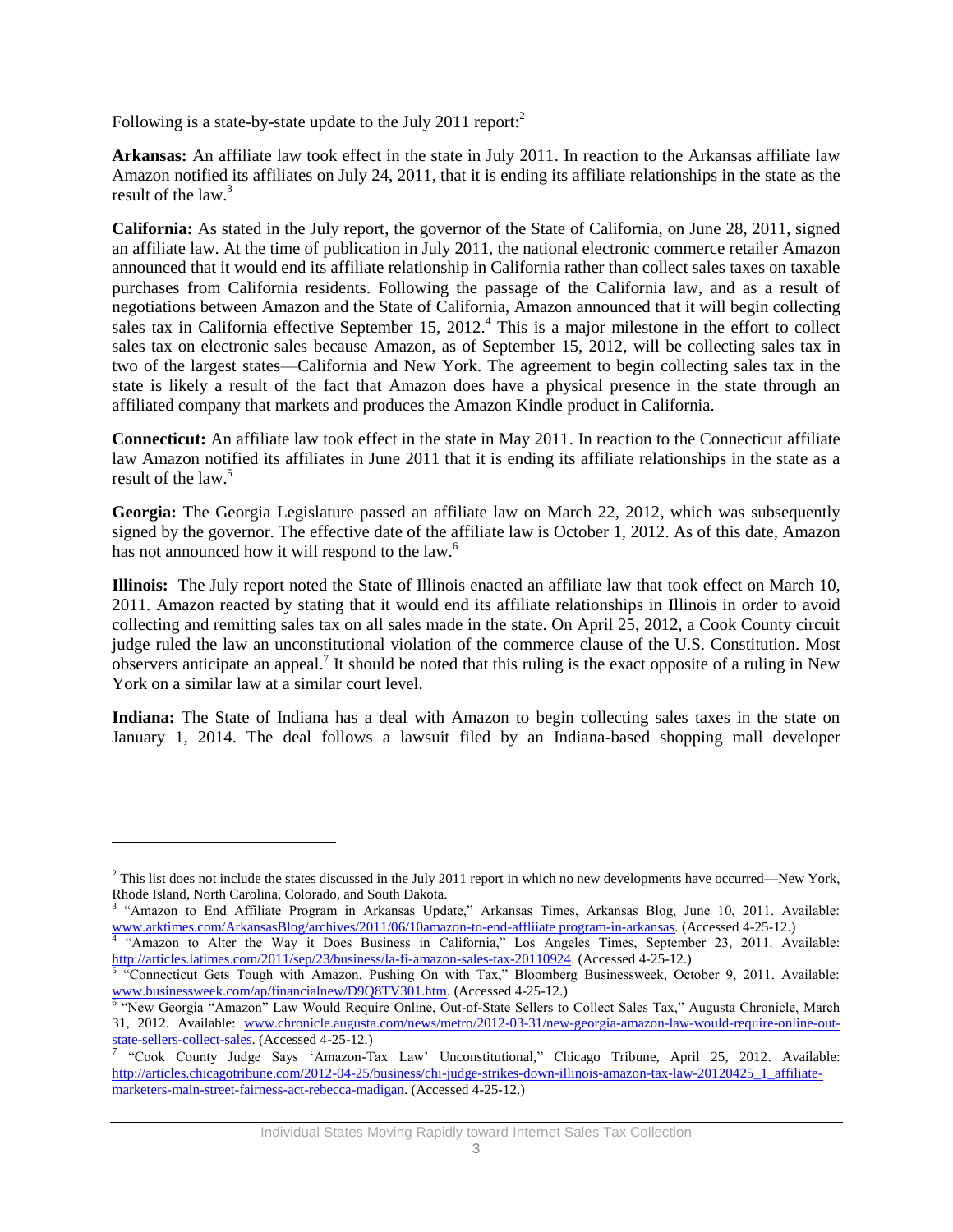challenging the fact that Internet merchants were not required to collect sales taxes. The Indiana situation is different from other states due to the fact that Amazon operates two warehouse facilities in the state.<sup>8</sup>

**Nevada:** On April 23, 2012, Gov. Brian Sandoval announced an agreement with Amazon to collect and remit the sales tax on items it sells in Nevada beginning in 2014, which will raise approximately \$16 million a year. Amazon has major warehouse and distribution centers in northern and southern portions of the state. One of the noteworthy features of the Nevada sales tax is that the rate varies by county.<sup>9</sup>

**Oklahoma:** A consumer warning law was enacted in June 2010 that is similar, in part, to those adopted in Colorado and South Dakota. It requires remote sellers to disclose to their customers that they may owe use tax on what they are buying despite the fact that the seller is not charging use tax.<sup>10</sup>

**Pennsylvania:** The State of Pennsylvania will begin collecting sales taxes from Amazon on September 1, 2012. This collection is a compromise between the state and Amazon regarding the timing of collections. As in the case of Indiana, the Pennsylvania situation is different from most other states due to the fact that Amazon operates distribution sites and warehouse facilities in the state.<sup>11</sup>

**South Carolina:** The State of South Carolina will begin collecting sales taxes from Amazon in 2017. The five-year delay in the collection of sales taxes is a result of an agreement between the state and Amazon regarding the construction of a new warehouse facility in the state. Amazon also agreed to notify its customers in the state that individuals must file and pay taxes owed on taxable purchases directly with the state. $12$ 

**Tennessee:** The State of Tennessee will begin collecting sales taxes from Amazon in 2014. The state has agreed to delay the collection of sales taxes from Amazon as a result of a commitment from Amazon to invest \$350 million in new warehousing facilities in the state.<sup>13</sup>

**Texas:** The State of Texas passed an Internet sales tax collection law in June 2011 with an effective date of January 1, 2012. The Texas law establishes a tax liability for the collection of Internet sales taxes in the state based on the fact that the Internet company has a physical presence in the state. Amazon does have an existing warehouse facility in Texas.<sup>14</sup> On April 27, 2012, Texas Comptroller Susan Combs and Amazon announced an agreement to begin sales tax collections and remittance beginning July 1, 2012. The agreement evidently includes additional capital investment in warehouse expansion in the state, as well as an unspecified amount for resolution of back taxes claimed by Texas.<sup>15</sup>

 $\overline{\phantom{a}}$ 

<sup>&</sup>lt;sup>8</sup> "Amazon.com, Indiana Reach Online Sales-Tax Deal," Chicago Sun Times, January 9, 2012. Available: [www.suntimes.com/business/personalfinance/9912235-420/amazoncom-indiana-reach-online-sales-tax-deal,html.](file:///C:/Users/dvannatter/AppData/Local/Temp/www.suntimes.com/business/personalfinance/9912235-420/amazoncom-indiana-reach-online-sales-tax-deal,html) (Accessed 4- 25-12.)

<sup>9</sup> "Nevada Reaches Agreement with Amazon on Collection of Sales Tax," Las Vegas Sun, April 23, 2012. Available: [http://www.lasvegassun.com/news/2012/apr/23/nevada-reaches-agreement-amazon-collection-sales-t/.](http://www.lasvegassun.com/news/2012/apr/23/nevada-reaches-agreement-amazon-collection-sales-t/) (Accessed 4-25-12.)

<sup>&</sup>lt;sup>10</sup> "An Expert's Take on Oklahoma's New Sales Tax Compliance Law," OKPolicyBlog, June 3, 2010. Available: [http://okpolicy.org/blog/taxes/an-experts-take-on-oklahomas-new-sales-tax-compliance-law/.](http://okpolicy.org/blog/taxes/an-experts-take-on-oklahomas-new-sales-tax-compliance-law/) (Accessed 4-25-12.)

<sup>11</sup> "Pennsylvania to Tax Amazon Customers," The Daily Pennsylvania.com, February 15, 2012. Available: www.thedp.com/index/2012/02pennsylvania\_to\_tax\_amazon\_customers.html. (Accessed 4-25-12.)<br><sup>12</sup> "Amazon Tax Bills Come Due," Post and Courier, January

<sup>&</sup>lt;sup>12</sup> "Amazon Tax Bills Come Due," Post and Courier, January 28, 2012. Available: [www.postandcourier.com/article/20120128/PC05/30128934.](http://www.postandcourier.com/article/20120128/PC05/30128934) (Accessed 4-25-12.)

<sup>&</sup>lt;sup>13</sup> "Haslam Seals Amazon Tax Deal in Tennessee, Touts New Jobs," Nashville Business Journal, October 6, 2011. Available: [www.bizjournals.com/nashville/news/2011/10/06/haslam-seals-amazon-deal-in-tennessee.html.](file:///C:/Documents%20and%20Settings/ksikkema/Local%20Settings/Temp/www.bizjournals.com/nashville/news/2011/10/06/haslam-seals-amazon-deal-in-tennessee.html) (Accessed 4-25-12.)

<sup>&</sup>lt;sup>14</sup> "Day 25: Texas to Require Online Retailers to Collect Sales Taxes," The Texas Tribune, August 25, 2011. Available: [www.texastribune.org/texas-legislative-session/day-25-state-struggles-collect-online-sales-taxes/.](file:///C:/Documents%20and%20Settings/ksikkema/Local%20Settings/Temp/www.texastribune.org/texas-legislative-session/day-25-state-struggles-collect-online-sales-taxes/) (Accessed 4-25-12.)

<sup>&</sup>lt;sup>15</sup> "Amazon.com Agrees to Begin Collecting Texas Sales Taxes," Fort Worth Star-Telegram, April 27, 2012. Available: <http://www.mcclatchydc.com/2012/04/27/v-print/146986/amazoncom-agrees-to-begin-collecting.html> (Accessed 4-25-12.)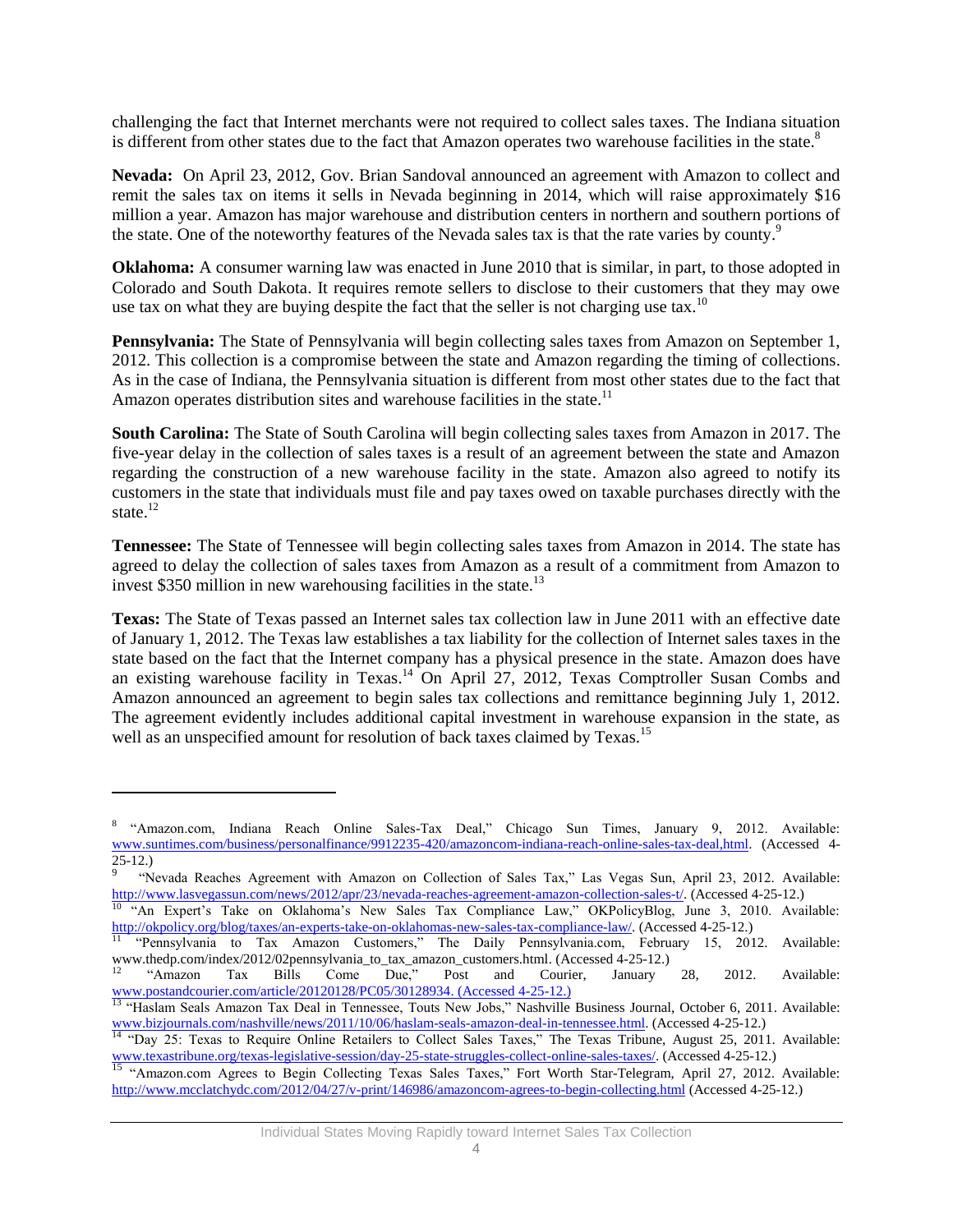**Utah:** The Utah Legislature passed and the governor signed into law an affiliate law on March 22, 2012. The provisions of the bill will take effect on July 1, 2012. As of this date, Amazon has not announced how it will respond to the law.<sup>16</sup>

**Vermont:** The State of Vermont approved an affiliate law in July 2011. The bill contains an unusual provision that delays the effective date of the law until at least 15 other states have enacted similar affiliate laws.<sup>17</sup>

**Virginia:** The State of Virginia will begin collecting sales taxes from Amazon in 2013 or 10 months following the opening of a new Amazon warehouse facility in the state. The delay was part of a deal to ensure the construction of the new warehouse facility in the state.<sup>18</sup>

Affiliate laws are also pending in Arizona, Iowa, Michigan, Minnesota, Missouri, New Jersey, and Oklahoma. The Arizona affiliate law has passed the Senate, but has stalled in the House of Representatives.<sup>19</sup> In Iowa, Minnesota, and Missouri the affiliate legislation is pending. In Oklahoma, the state decided to approach the Internet tax issue by requiring electronic vendors to submit to the state the names of state residents purchasing goods through the internet.<sup>20</sup> This is similar to an approach taken in Colorado and discussed in the July 2011 report. In New Jersey, Amazon is willing to collect sales tax if the state agrees to a 22-month tax exemption. In exchange, Amazon is offering to build a \$65 million warehousing facility in the state.<sup>21</sup> In Michigan, the affiliate proposals have been introduced in the House or Representatives, but no formal action has taken place.

## *Amount of Electronic Commerce Sales*

l

The July 2011 report documented the increase in national retail sales through electronic vendors over the past several years. That information is updated here through the fourth quarter of 2011 with data from the U.S. Bureau of the Census, which provides estimates regarding the total level of retail sales in the United States and the amount of these sales that are attributable to electronic vendors. The Census data defines electronic sales as orders that are placed over the Internet or other electronic e-mail types of systems.

Exhibit 2 provides a summary of this Census data, on a quarterly basis, for the period 2009 through 2011. The summary notes that sales attributed to electronic vendors have increased by 50.5 percent over this three year period, while retail sales generally have increased by 19.7 percent. In other words, the growth of electronic retail sales has been over two and a half times the growth in retail sales generally. The 50.5 percent growth in electronic retail sales is also greater than the 36 percent growth in electronic retail sales documented by the July report for the prior three-year period, 2007–2009.

<sup>&</sup>lt;sup>16</sup> "Utah Amazon Sales Tax Fairness Bill Moves Forward," Tax Rates, March 12, 2012. Available: [www.taxrates.com/blog/2012/03/12/utah-amazon-sales-tax-fairness-bill-moves-forward.html.](file:///C:/Documents%20and%20Settings/ksikkema/Local%20Settings/Temp/www.taxrates.com/blog/2012/03/12/utah-amazon-sales-tax-fairness-bill-moves-forward.html) (Accessed 4-25-12.)

<sup>&</sup>lt;sup>17</sup> "Vermont Amazon Tax Law on its Way to Governor for Signature," One Source Blog, June 3, 2011. Available: [www.onesourceblog.com/2011/06/vermont-amazon-tax-law-on-its-way-to-governor-for-signature.html.](file:///C:/Documents%20and%20Settings/ksikkema/Local%20Settings/Temp/www.onesourceblog.com/2011/06/vermont-amazon-tax-law-on-its-way-to-governor-for-signature.html) (Accessed 4-25-12.)

<sup>&</sup>lt;sup>18</sup> "Amazon to Start Collecting Sales Taxes," Richmond Times Dispatch, February 23, 2012. Available: [www2.timesdispatch.com/business/Virginia-politics/2012/feb23/deal-reached-with-amazon-retailer-to-start-collect-ar-1708491/.](file:///C:/Documents%20and%20Settings/ksikkema/Local%20Settings/Temp/www2.timesdispatch.com/business/Virginia-politics/2012/feb23/deal-reached-with-amazon-retailer-to-start-collect-ar-1708491/)   $\frac{1000000}{(Accessed 4-25-12)}$ 

<sup>19</sup> "Amazon.com Sales-Tax Effort Revived in Legislature," The Republic, March 14, 2012. Available: [www.azcentral.com/news/politics/articles/2012/03/14/20120314amazon-com-sales-tax-effort-revived-legislature.html.](file:///C:/Documents%20and%20Settings/ksikkema/Local%20Settings/Temp/www.azcentral.com/news/politics/articles/2012/03/14/20120314amazon-com-sales-tax-effort-revived-legislature.html) (Accessed

<sup>4-25-12.)&</sup>lt;br><sup>20</sup> "Oklahoma <sup>20</sup> "Oklahoma Passes Amazon-Lite Law," ILC Cyber Report, September 19, 2010. Available: [www.ilccyberreport.wordpress.com/2010/09/19/oklahoma.](file:///C:/Documents%20and%20Settings/ksikkema/Local%20Settings/Temp/www.ilccyberreport.wordpress.com/2010/09/19/oklahoma) (Accessed 4-25-12.)

<sup>&</sup>lt;sup>21</sup> "New Jersey Retailers Balk at Amazon's Proposal to Open Two Warehouses in Exchange for Sales Tax Holiday," New Jersey.com, February 12, 2012. Available: [www.blog.nj.com/business\\_impact/2012/02/nj\\_retailers\\_balk\\_at\\_amazon\\_p.html.](file:///C:/Documents%20and%20Settings/ksikkema/Local%20Settings/Temp/www.blog.nj.com/business_impact/2012/02/nj_retailers_balk_at_amazon_p.html) (Accessed 4-25-12.)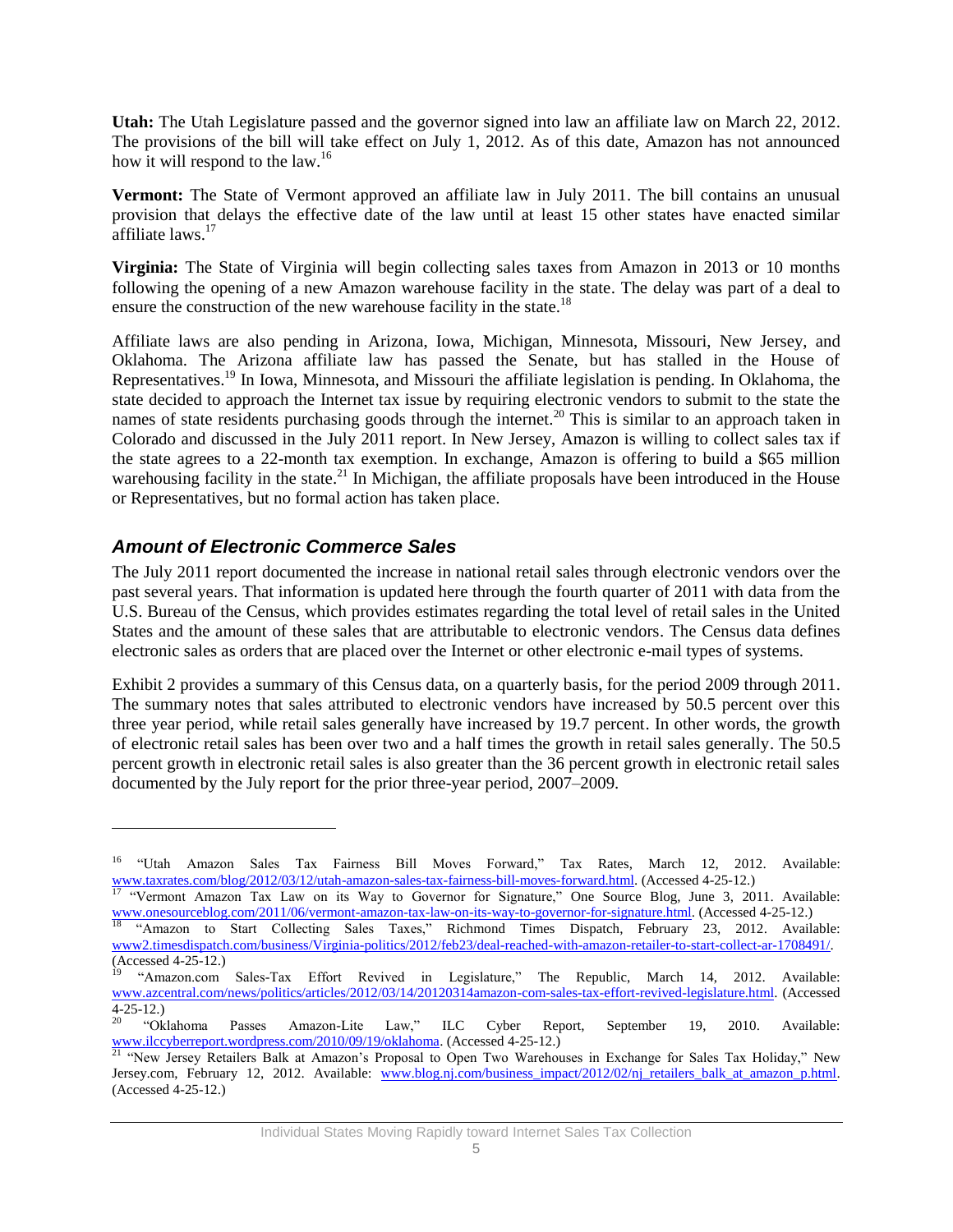## **EXHIBIT 2.** Estimated Quarterly U.S. Retail Sales Total and Sales from E-Commerce (millions of dollars)

| Quarter                                                                      | <b>Total Retail</b><br><b>Sales</b> | E-Commerce<br><b>Retail Sales</b> | E-Commerce % of<br><b>Total Sales</b> |
|------------------------------------------------------------------------------|-------------------------------------|-----------------------------------|---------------------------------------|
| 4th Quarter 2011                                                             | \$1,071,649                         | \$51,381                          | 4.8%                                  |
| 3rd Quarter 2011                                                             | 1,053,190                           | 48,567                            | 4.6                                   |
| 2nd Quarter 2011                                                             | 1,041,406                           | 47,352                            | 4.5                                   |
| 1st Quarter 2011                                                             | 1,029,862                           | 46,131                            | 4.5                                   |
| 4th Quarter 2010                                                             | 1,003,118                           | 44,485                            | 4.4                                   |
| 3rd Quarter 2010                                                             | 972,770                             | 42,418                            | 4.4                                   |
| 2nd Quarter 2010                                                             | 963,671                             | 40,419                            | 4.2                                   |
| 1st Quarter 2010                                                             | 948,172                             | 39,159                            | 4.1                                   |
| 4th Quarter 2009                                                             | 928,333                             | 38,260                            | 4.1                                   |
| 3rd Quarter 2009                                                             | 918,917                             | 36,909                            | 4.0                                   |
| 2nd Quarter 2009                                                             | 896,957                             | 35,133                            | 3.9                                   |
| 1st Quarter 2009                                                             | 895,260                             | 34,151                            | 3.8                                   |
| Percentage Growth in Retails Sales 4th Quarter 2011<br>over 4th Quarter 2010 | 6.8%                                | 15.5%                             |                                       |
| 4th Quarter 2011 over 4th Quarter 2009                                       | 15.4%                               | 34.3%                             |                                       |
| 4th Quarter 2011 over 1st Quarter 2009                                       | 19.7%                               | 50.5%                             |                                       |

SOURCE: U.S. Bureau of the Census, released February 16, 2012. Available:

[www.census.gov/retail/mrts/www/data.pdf/ec\\_current.pdd,](http://www.census.gov/retail/mrts/www/data.pdf/ec_current.pdd) updated retail sales, 3-29-2012.

The information in the July report, now updated through 2011, documents three important trends:

- 1. The volume of retail sales through electronic means is growing faster than retail sales generally.
- 2. The pace of this growth is accelerating.
- 3. Electronic commerce is seizing an ever-larger share of total retail sales.

The implications of these trends for the Michigan retail sector are significant. The July report estimated that total sales at brick-and-mortar retail outlets in Michigan would increase by between \$39 million and \$126 million per year, and between 893 and 1,615 jobs would be created in the retail sector if full collection of the sales tax occurred in Michigan. Although new estimates of job or sales lost by Michiganbased retailers have not been made for this addendum, the acceleration of the trend by consumers to shift a larger portion of total retail sales to electronic vendors likely increases these estimates.

### *Amazon Presence in Michigan—Brilliance Audio*

The July 2011 report discussed the U.S. Supreme Court decisions of 1967 and 1992 that ruled a corporation must have a "physical presence" in a state in order for that state to require it to collect and remit the sales tax. It is this requirement that has been used by some remote sellers—such as Amazon—to avoid assessing the state sales tax on customer purchases in a number of states.

"Physical presence" has generally been interpreted to mean something more than mere advertising and includes retail stores, offices, manufacturing facilities, warehouse and distribution facilities, and—more recently—relationships with affiliate sellers physically located in the state. As noted earlier in this report,